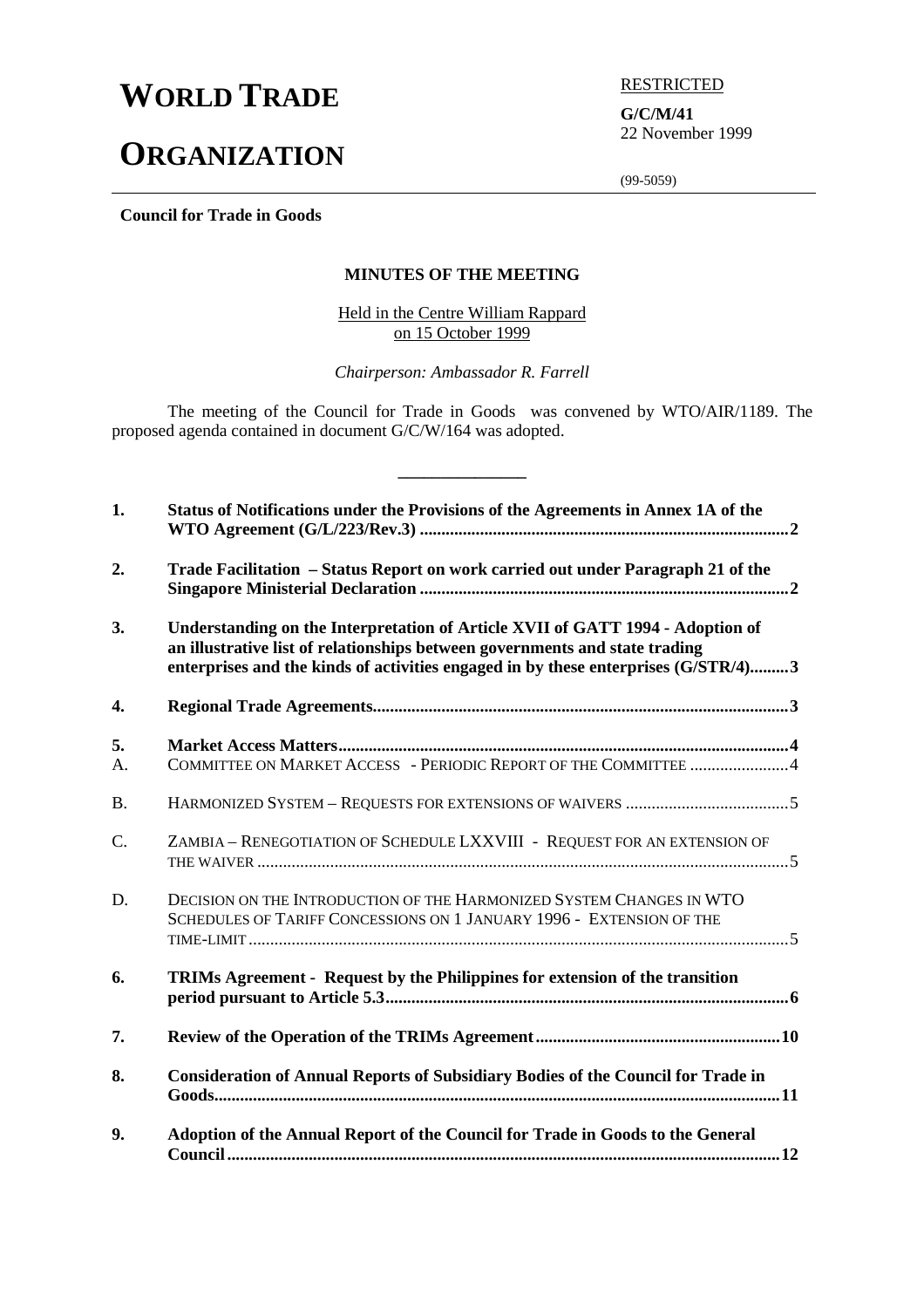## **1. Status of Notifications under the Provisions of the Agreements in Annex 1A of the WTO Agreement (G/L/223/Rev.3)**

1.1 The Chairman recalled that the Council adopted, at its meeting of 15 October 1996, a recommendation by the Working Party on Notification Obligations and Procedures to maintain on an ongoing basis the comprehensive listing of notification obligations under the provisions of the Agreements in Annex 1A of the WTO Agreement and the compliance therewith. The sixth update was contained in document G/L/223/Rev.3, which included all notifications made up to and on 30 June 1999.

1.2 The representative of India noted that the document that had been issued by the Secretariat contained information with respect to notifications made under the Decision on Notification Procedures for Quantitative Restrictions and that it had been tabulated in the last column with reference to the requirements of document G/L/59. In the interest of obtaining full transparency, she requested to seek confirmation from the EC and US delegations whether they maintained any quantitative restrictions on textiles and clothing products other than those notified to the TMB. She appreciated that the EC and US delegations were not able to give clarification at the meeting and requested them to give a written response instead.

1.3 The representative of Slovenia raised the same matter. He said that his delegation had not provided this notification because it was unclear whether it should have been notified again under the Textile Agreement. Slovenia did not maintain any other QRs but it was still not clear if the notification should be repeated in this case or should be just made by giving reference to that notification. If this was the case then their delegation would provide such a notification in a very short time. The Secretariat representative noted this document was a compilation of notifications, including notifications that were made under other agreements (to the relevant Divisions of the Secretariat) and thereby collecting the information in one document. Therefore, there were no specific or separate additional notifications to be made to the Market Access Division under the various obligations that existed.

1.4 The Council took note of the statements made, and the information contained in document G/L/223/Rev.3.

## **2. Trade Facilitation – Status Report on work carried out under Paragraph 21 of the Singapore Ministerial Declaration**

2.1 The Chairman recalled that at the last meeting of the CTG on 2 July 1999, a draft status report of the Council for Trade in Goods on work carried out on trade facilitation under paragraph 21 of the Singapore Ministerial Declaration – contained in document G/C/W/156 – had been presented for adoption. Two delegations were not able to support a consensus on the adoption of that text at that meeting and it was agreed that the Council would continue work towards the adoption of the draft status report. The Chairman suspended the formal meeting of the Council in order to allow for an informal exchange regarding the adoption of the draft status report (G/C/W/156) on the basis of his proposed changes to paragraphs 56-58. He said that the adoption of the report, as specifically indicated in paragraph 12 of the draft status report, would be without prejudice to decisions by the CTG on the question of future work on trade facilitation. Being simply a status report which provided background information and which did not contain any recommendations to the General Council, it would not in any way prejudge positions taken by Members in the General Council on preparations for the Seattle Ministerial Conference. Following the informal discussion, he resumed the formal meeting of the CTG and proposed adoption of the draft status report, contained in document G/C/W/156 with the agreed changes to paragraphs 56-58.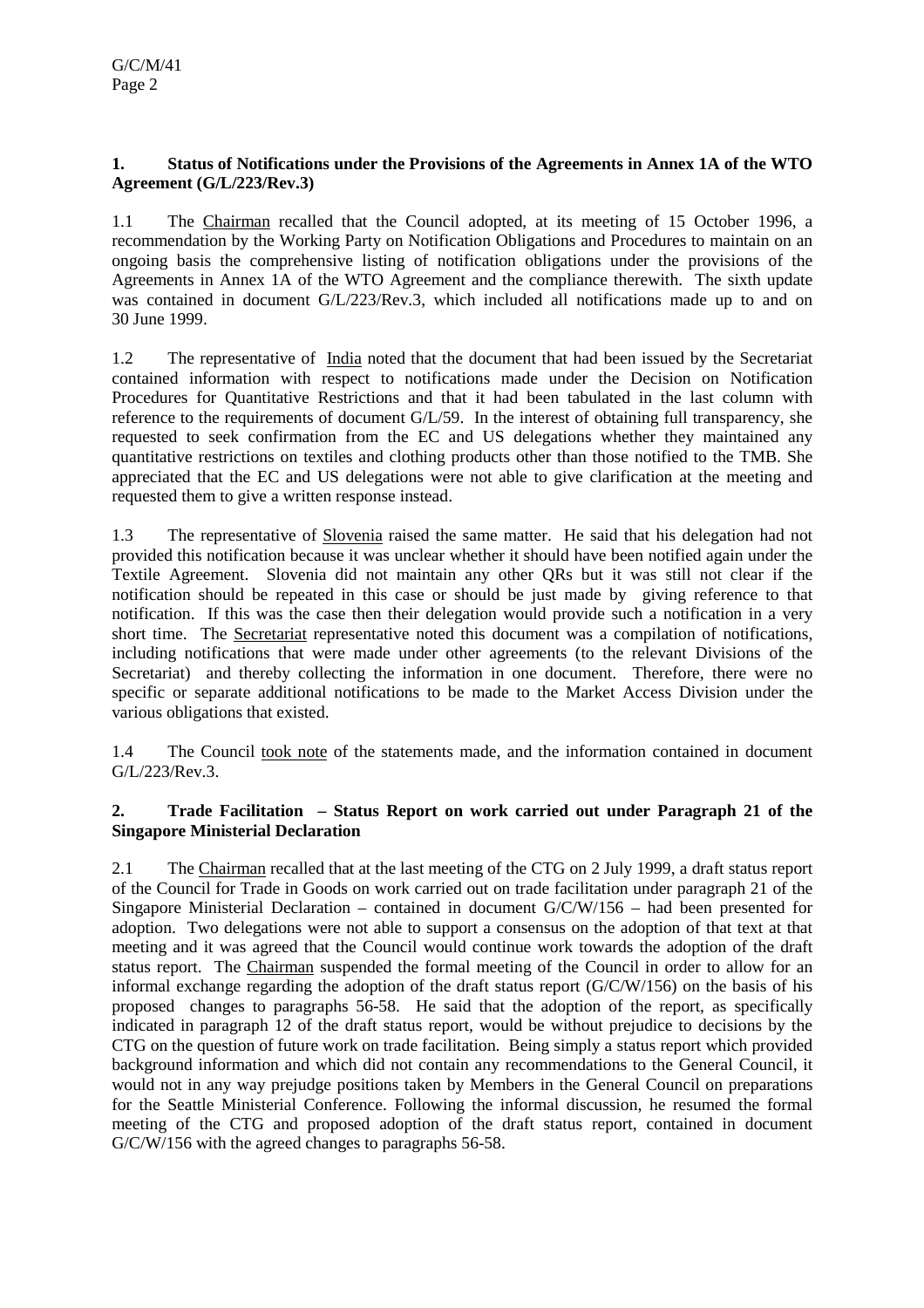It was so agreed.

## **3. Understanding on the Interpretation of Article XVII of GATT 1994 - Adoption of an illustrative list of relationships between governments and state trading enterprises and the kinds of activities engaged in by these enterprises (G/STR/4)**

3.1 The Chairman said that paragraph 5 of the Understanding on the Interpretation of Article XVII of GATT 1994 mandated the Working Party on State Trading Enterprises to develop an illustrative list showing the kinds of relationships between governments and state trading enterprises, and the kinds of activities engaged in by these enterprises, which may be relevant for the purposes of Article XVII. The Working Party on State Trading Enterprises had developed such a list – based on Article XVII notifications made since 1980 – which was approved at the Working Party's meeting of 27 July 1999 and circulated as document G/STR/4 on 30 July 1999. Members could find the Illustrative List useful in guiding their notification decisions and in conjunction with the new questionnaire approved by the Working Party and adopted by the Council in April 1998. He proposed that the Council adopt the text of the Illustrative List contained in document G/STR/4.

It was so agreed.

## **4. Regional Trade Agreements**

4.1 The Chairman drew Members' attention to the agreements listed under this item that had been notified under Article XXIV. The texts of the agreements had been circulated in the documents listed. He said that he would follow the approach used at the last meeting of the CTG in July with a view to streamlining work without encroaching on opportunities for delegations to make comments as they wished. He therefore proposed to ask for comments on the agreements and then ask Members to adopt the terms of reference for all agreements at once rather than for each one. Before he invited delegations to take the floor, he informed the Council that following consultations with the EFTA states, he would postpone consideration of item 4C - the interim agreement between the EFTA states and the PLO - to a future meeting of the Council. He then proceeded in the order in which the agreements were listed with the exception of item 4C:

- A. FREE TRADE AGREEMENT BETWEEN ISRAEL AND POLAND - NOTIFICATION FROM THE PARTIES TO THE AGREEMENT (WT/REG65/N/1 AND WT/REG65/1)
- B. AGREEMENT BETWEEN POLAND AND THE GOVERNMENT OF DENMARK AND THE HOME GOVERNMENT OF THE FAROE ISLANDS - NOTIFICATION FROM THE PARTIES TO THE AGREEMENT (WT/REG78/N/1 AND WT/REG78/1)
- D. FREE TRADE AGREEMENT BETWEEN POLAND AND LATVIA - NOTIFICATION FROM THE PARTIES TO THE AGREEMENT (WT/REG80/N/1 AND WT/REG80/1)
- E. FREE TRADE AGREEMENT BETWEEN THE KYRGYZ REPUBLIC AND KAZAKHSTAN - NOTIFICATION FROM THE KYRGYZ REPUBLIC (WT/REG81/N/1 AND WT/REG81/1)
- F. FREE TRADE AGREEMENT BETWEEN AZERBAIJAN, ARMENIA, BELARUS, GEORGIA, MOLDOVA, KAZAKHSTAN, THE RUSSIAN FEDERATION, UKRAINE,UZBEKISTAN, TAJIKISTAN AND THE KYRGYZ REPUBLIC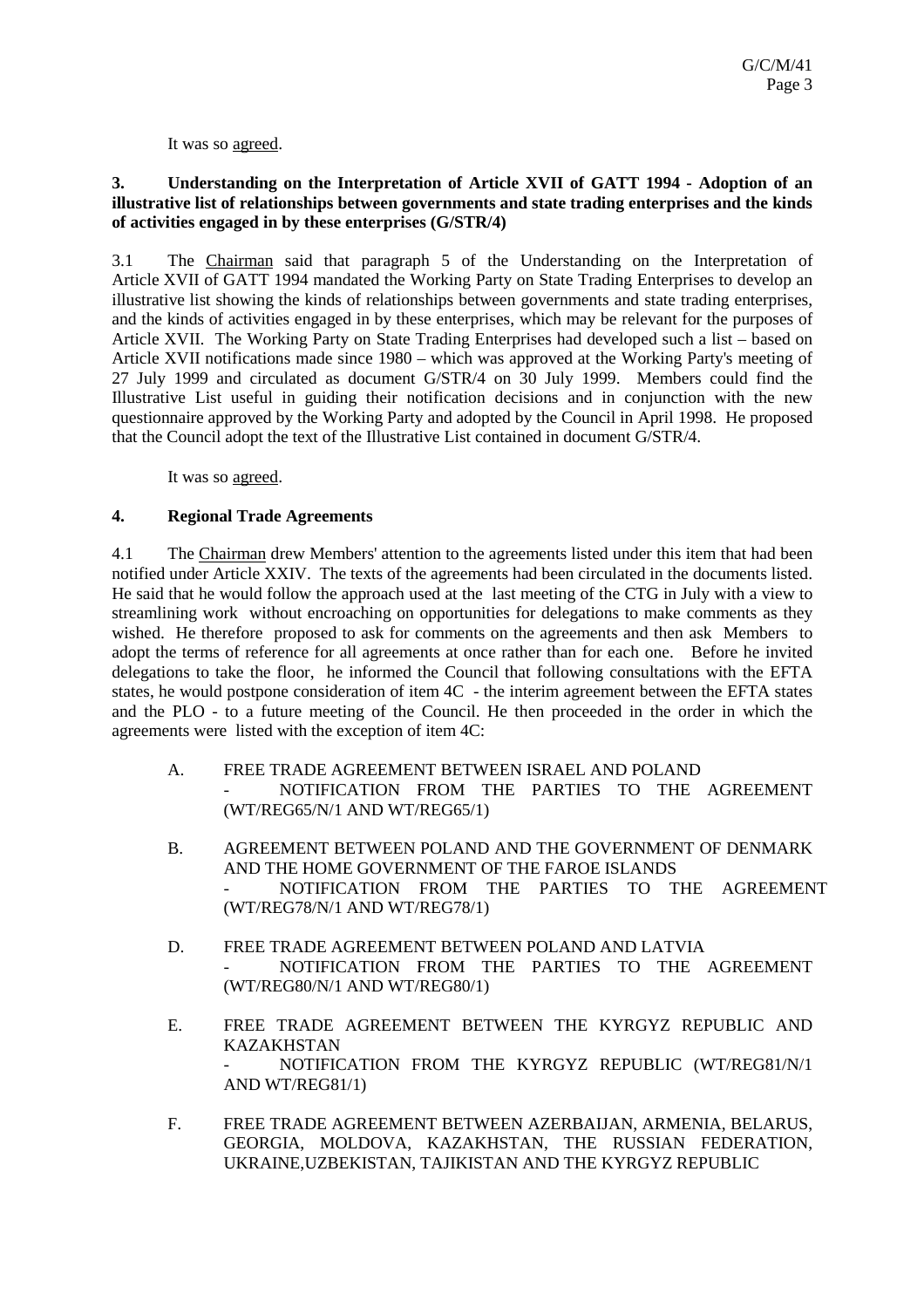#### - NOTIFICATION FROM THE KYRGYZ REPUBLIC (WT/REG82/N/1 AND WT/REG82/1)

4.2 As there were no comments, he proposed that the Committee on Regional Trade Agreements carry out the examination of the above listed agreements in accordance with the following terms of reference:

> "to examine, in light of the relevant provisions of the GATT 1994, the Free Trade Agreements - Free Trade Agreement Between Israel and Poland; Agreement between Poland and the Government of Denmark and the Home Government of the Faroe Islands; Free Trade Agreement between Poland and Latvia; Free Trade Agreement between the Kyrgyz Republic and Kazakhstan; Free Trade Agreement between Azerbaijan, Armenia, Belarus, Georgia, Moldova, Kazakhstan, the Russian Federation, Ukraine, Uzbekistan, Tajikistan and the Kyrgyz Republic - and to submit a report to the Council for Trade in Goods". It is understood that the understanding read out by the Chairman of the CTG under item 7 of the agenda of the meeting of the CTG on 20 February 1995, as contained in document WT/REG3/1, will apply *mutatis mutandis* to the examination of the agreements. It is also understood that, during the examination, due account will be taken of the intrinsic differences between customs unions and free-trade areas.

4.3 The Council so agreed.

## **5. Market Access Matters**

#### A. COMMITTEE ON MARKET ACCESS - PERIODIC REPORT OF THE COMMITTEE

5.1 The Chairman of the Committee on Market Access introduced the report contained in document G/MA/71. He said that in accordance with the agreed procedures of the Committee on Market Access regarding the transmission of factual data related to requests for extension of waivers, a draft report had been circulated in document G/MA/SPEC/12 and was examined by the Market Access Committee at its meeting of 5 October 1999. Following that meeting, the report was revised taking into account the discussions that took place at that meeting and issued as document G/MA/71. The report summarized the activities of the Committee since its last report to the Council, made in June 1999 and reflected in Annexes I and II the reasons why certain Members whose waivers expired on 31 October 1999 had requested a further extension of their waivers. This was mainly to conclude ongoing consultations or to finalize the preparation of the required documentation. The report also gave a summary of the activities carried out in the context of the modalities and operation of the Integrated Data Base (IDB) and indicated that as of 27 September 1999, sixty-five Members and three acceding countries had provided IDB submissions. At the meeting on 5 October, the Secretariat had also provided a report on the status of processing of IDB submissions, the status of software development and the technical assistance activities that have been carried out thus far. Additionally, at the June meeting of the Committee, Singapore on behalf of the APEC Market Access Group (MAG) had submitted for Members' consideration a request for an APEC internet mirror site of the Integrated Database. At the meeting of 5 October, Singapore, on behalf of the APEC MAG, informed the Committee that the MAG had decided that there was no need anymore to request this mirror site of the IDB. Finally, the Committee noted the status of submissions of HS96 documentation based on document G/MA/TAR/2/Rev.20 and the status of notifications of quantitative restrictions based on document G/MA/NTM/QR/1/Add.6. The Committee took note of the report presented by the Secretariat on the progress of work on the Consolidated Loose-Leaf Schedules Database Project. The Committee also adopted its annual report for 1999. The CTG took note of the report.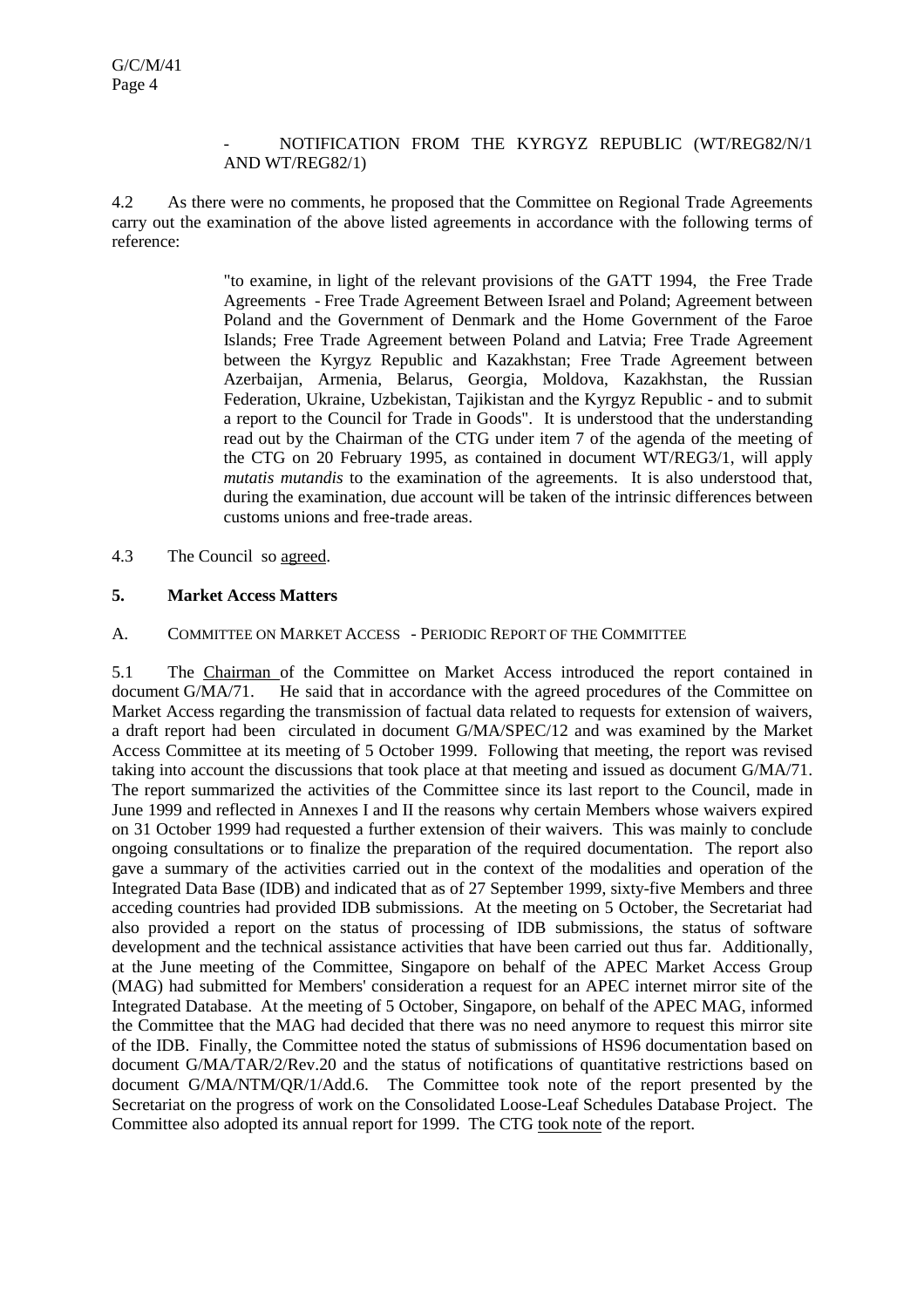## B. HARMONIZED SYSTEM – REQUESTS FOR EXTENSIONS OF WAIVERS

5.2 The Chairman drew attention to the communications from Bangladesh, Nicaragua and Sri Lanka containing requests for an extension of waivers which were going to expire on 31 October 1999. These requests for waiver extensions had been made in the context of the transposition of these Members' schedules into the Harmonized System, and in accordance with paragraph 1 of the Understanding in respect of Waivers of Obligations under the General Agreement on Tariffs and Trade 1994. Pursuant to Article IX of the WTO Agreement, these requests for waivers were before the CTG for its consideration; draft decisions had been circulated to assist the Council in its consideration of these requests.

## *(i) Bangladesh*

5.3 The request from Bangladesh had been circulated in document G/L/324 and a draft decision in document G/C/W/162. The Council agreed to approve an extension of the waiver for Bangladesh until 30 April 2000, and recommended that the draft decision contained in document G/C/W/162 be forwarded to the General Council for adoption.

## *(ii) Nicaragua*

5.4 The request from Nicaragua had been circulated in document G/L/320 and a draft decision in document G/C/W/160. The Council agreed to approve an extension of the waiver for Nicaragua until 30 April 2000, and recommended that the draft decision contained in document G/C/W/160 be forwarded to the General Council for adoption.

*(iii) Sri Lanka*

5.5 The request from Sri Lanka had been circulated in document G/L/321 and a draft decision in document G/C/W/161. The Council agreed to approve an extension of the waiver for Sri Lanka until 30 April 2000, and recommended that the draft decision contained in document G/C/W/161 be forwarded to the General Council for adoption.

C. ZAMBIA – RENEGOTIATION OF SCHEDULE LXXVIII - REQUEST FOR AN EXTENSION OF THE WAIVER

5.6 The Chairman said that the request by Zambia had been circulated in document G/L/329 for an extension of a waiver granted to it in connection with the renegotiation of its schedule, together with a draft decision in document G/C/W/163. The Council agreed to approve an extension of the waiver for Zambia until 30 April 2000, and recommended that the draft decision contained in document G/C/W/163 be forwarded to the General Council for adoption.

D. DECISION ON THE INTRODUCTION OF THE HARMONIZED SYSTEM CHANGES IN WTO SCHEDULES OF TARIFF CONCESSIONS ON 1 JANUARY 1996 - EXTENSION OF THE TIME-LIMIT

5.7 The Chairman said that the General Council had adopted successive decisions, thereby suspending the application of the provisions of Article II of GATT 1994 until 31 October 1999, for the purpose of enabling Members to implement the recommended amendments of 1996 to the Harmonized System nomenclature. He drew the Council's attention to the draft decision, contained in document G/MA/W/21/Rev.1, which proposed to extend this time-limit until 30 April 2000. The annex to this draft decision listed Members who had requested this extension or who had requested to be covered by the decision. The purpose was to give Members more time to proceed with consultations or possible Article XXVIII negotiations. He informed Members that since the document was issued, Bolivia had requested to be included in this list.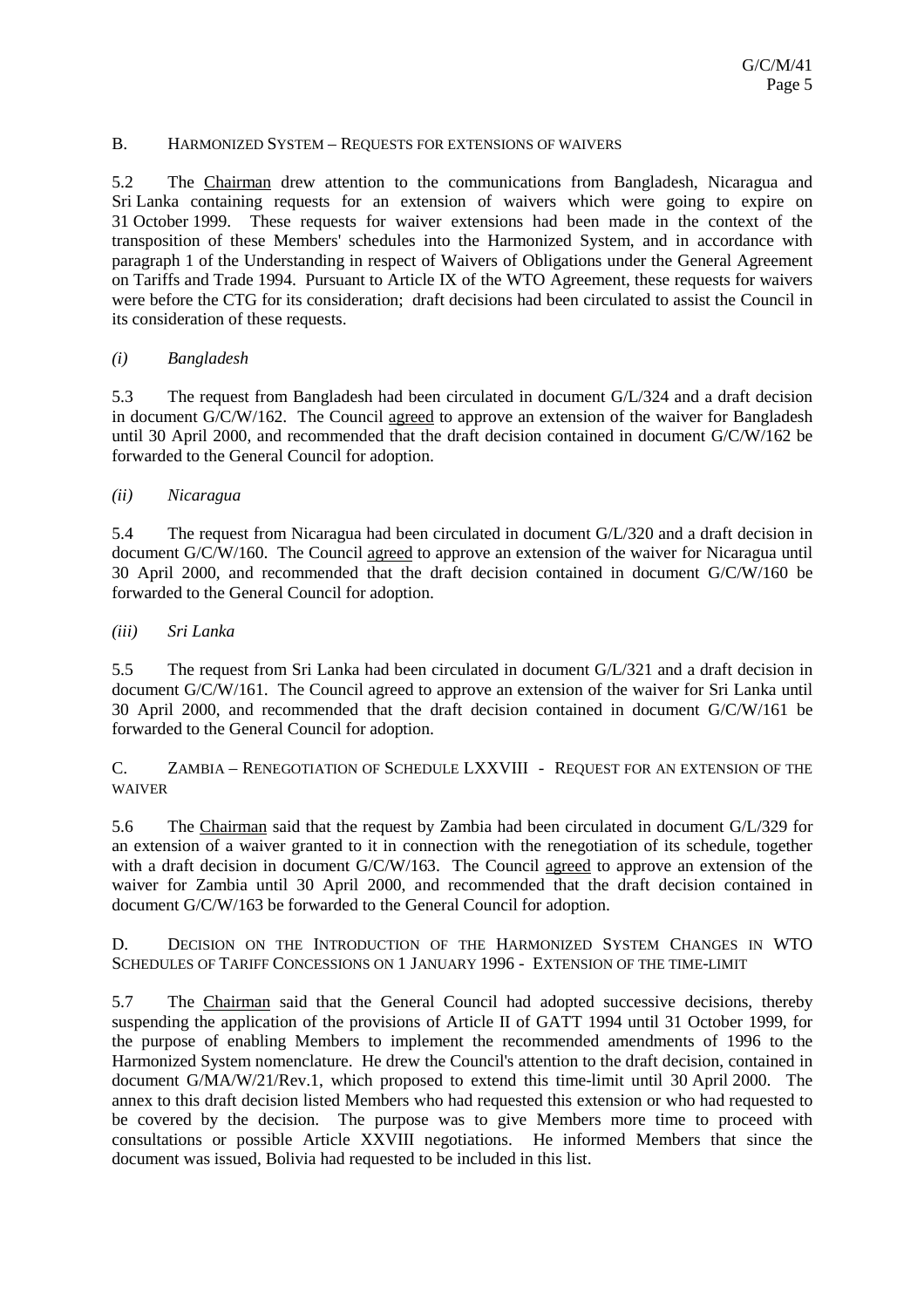5.8 The representative of Japan welcomed that several Members had recently terminated their verification process. This had been achieved through the dedicated efforts made be each Member concerned and Japan highly commended these efforts. Although there had been some significant progress in the verification process, the problem still existed. It was regrettable that Members were again brought to discuss the extension of HS96 waivers in the Council meeting. The matter had been discussed for five years already. The year 1999 was drawing to a close and it was regrettable that the CTG was still unable to finalize the 1996 HS problems. The WTO was said to be a ruled-based as well as being a Member-driven Organization. It was clear that tariff schedules as a whole made up one of the basic legal documents of the WTO and that it was only the Members themselves who could solve this problem. It was a matter of the credibility of the WTO. Japan had repeatedly expressed its serious concern on this issue and believed that all other Members understood and shared this concern. His delegation could, this time, go along with the proposal of an extension of the waivers for another six months, in the sincere hope that this extension would be the last one.

5.9 The Council took note of the statement made and agreed to approve the extension of the waivers until 30 April 2000, and recommended that the draft decision granting an extension of these waivers, contained in document G/MA/W/21/Rev.1, which would be revised to include Bolivia in the annexed list, be transmitted to the General Council for adoption.

## **6. TRIMs Agreement - Request by the Philippines for extension of the transition period pursuant to Article 5.3**

6.1 The Chairman said that in document G/L/325 the Philippines had circulated a request for the extension of the transition period for some of its TRIMs notified under Article 5.1 of the TRIMs Agreement. He recalled that Article 5.3 of that Agreement stated: "On request, the Council for Trade in Goods may extend the transition period for the elimination of TRIMs notified under paragraph 1 for a developing country Member, including a least-developed country Member, which demonstrates particular difficulties in implementing the provisions of this Agreement. In considering such a request, the Council for Trade in Goods shall take into account the individual development, financial and trade needs of the Member in question."

6.2 In introducing the request, the representative of the Philippines said that his Government pursuant to Article 5:3 of the Agreement on TRIMs requested an extension of the transition period referred to in Article 5.2 for the Motor Vehicle Development Programmes which were notified under Article 5.1 of the same agreement. The Philippines requested an extension of the transition period until 31 December 2004. He was aware that this request came at a time when related issues were currently being discussed in the preparatory process for Seattle. The Council should consider this request on the basis of its merits, de-linked from the dynamics of the preparatory process. The motor vehicle industry of the Philippines would have particular difficulties in phasing out the TRIMs at this point in time. These difficulties were not a result of a lack of commitment on the part of the Philippines in respect of their rights and obligations under the WTO. They were simply due to the economic vagaries that came to bear heavily on the Philippine economy in 1997 and 1998 and whose effects continued to linger with almost devastating effects. The Philippines exerted all possible efforts to adjust structurally to its obligations under TRIMs. As one of the significant reforms in the motor vehicle industry, import and investment restrictions were relaxed beginning in 1990. As a result, more foreign participants entered the industry. By October 1995, imports of completely built-up units (or CBUs) were allowed. At the same time, the Philippines implemented a highly accelerated phase of tariff liberalization for the motor vehicle industry. The tariff for CBUs was greatly reduced. Today, the tariff stood at 40% for passenger cars. With Executive Order No. 264 of 1995, tariffs were cut on buses and vans from a peak of 45% to 25%. Today, tariffs on completely knocked down units (or CKDs) of passenger cars, commercial vehicles and motorcycles were anywhere from 3% to 10%. Many would consider this trade regime an open one in the Asian part of the world. Because of these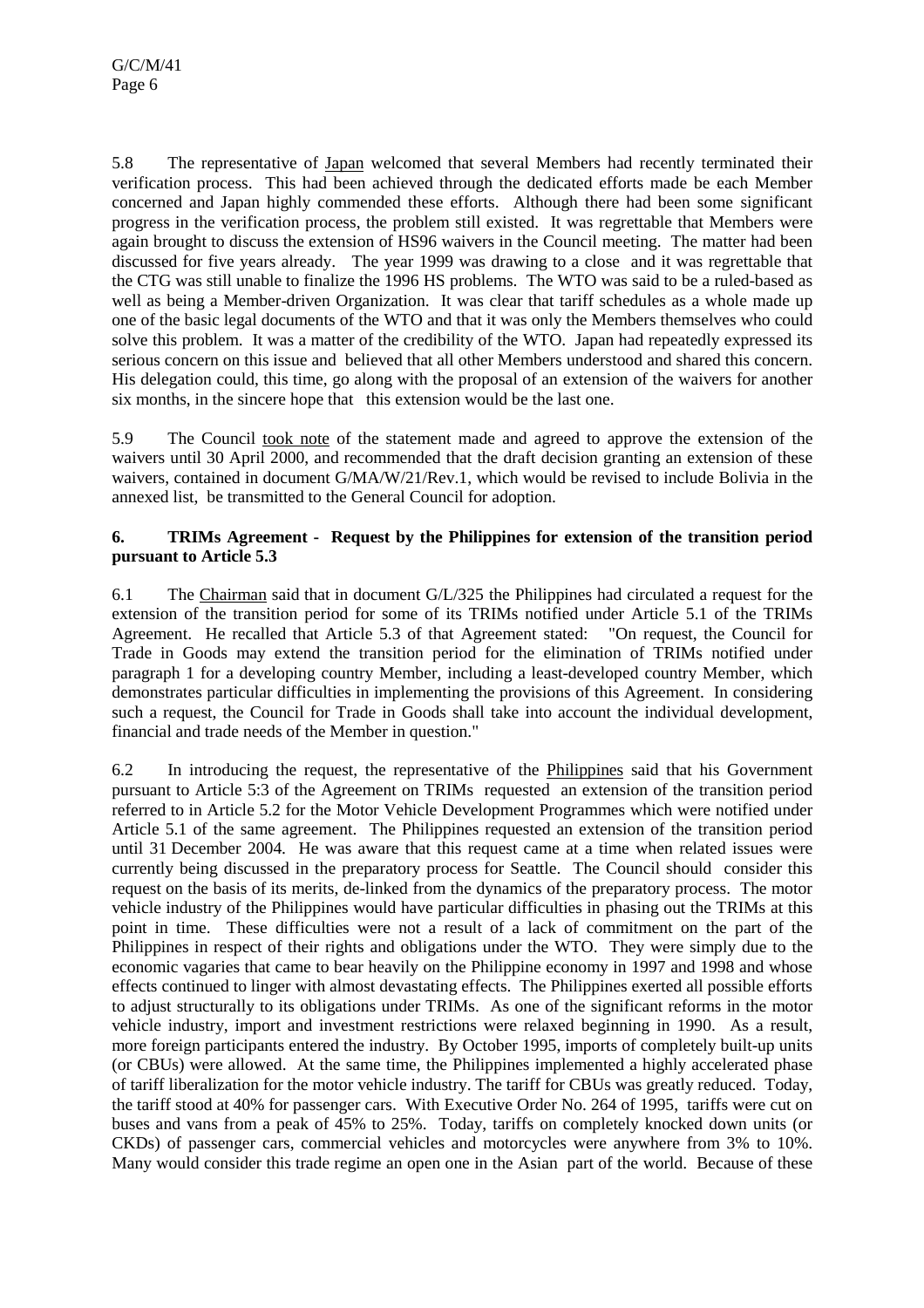measures imports of CBU, semi-knocked down units (or SKDs) and CKDs had grown from \$375 million in 1990, to \$1.03 billion in 1995. But the Asian financial crisis had exacted its costs. The motor vehicle and parts market of the Philippines had contracted significantly. From a domestic market of a little over 350,000 units of motor vehicles in 1996, the market had shrunk to just around 153,896 units, or by more than half. On account of pervasive weakness in demand, imports amounted to only \$245 million as of July this year. This situation was heavily compounded by, ironically, the liberalization of the industry which had collided with the financial crisis. With many players in assembly operations, including new ones, economies of scale among the original equipment manufacturers (or OEMs), for example, had been adversely affected. Compounded by the 40% depreciation of the Philippine Peso, import costs had increased significantly. Even the Philippine export level, which had already reached \$1 billion in 1997, was severely affected primarily because its main markets were also seriously affected by the crisis. Today, capacity utilization in the Philippine motor vehicle industry was down to just 40%. Also, the government could not help but be seriously concerned about the human dimension. The parts manufacturing sector, which consisted of 256 companies, had a workforce of 44,715 people before the crisis. Directly because of the crisis, 4,754 workers had already been laid off. His authorities dreaded to anticipate that another 10,000, by early next year, would be retrenched essentially on account of the obligations under the TRIMs Agreement, unless of course, by a miraculous feat, the low capacity utilization rate in the industry would quickly reverse itself. This had to be assessed in light of the diminished capability of government to provide adequate social safety nets, as the effects of the crisis had not been confined to this industry alone. He could not over-emphasize the grave social, economic, and even political consequences this problem would wreak on his country. The Philippines pursued with vigour and confidence further structural adjustment measures, including of course in the trade regime and the softer side of trade policy, that is, in the area of human resource development. This played an important role in any quest for higher competitiveness. This involved programs on capability enhancement, skills training, and information development coupled with efforts to attract technological improvements that effectively complemented market opening measures. The Philippines also aimed to complete a motor vehicle inspection system that, in due course, would allow liberalization to extend even into the used vehicle industry. The problem was timing, and he believed that the solution was also one of timing. He had faith that the Council would collectively pay due attention to opinions often articulated in the WTO about looking after the interests of workers, and operationalizing WTO provisions to fully address the unique trade, financial and development needs of developing countries. The Philippines assured the Council that it stood ready to engage – fully – in consultations with Members, with a view to concluding such consultations before the expiry of the transition period.

6.3 The representative of Malaysia, speaking on behalf of the delegations of Brunei Darussalam, Indonesia, Singapore, Myanmar and Malaysia, supported the request submitted by the Philippines for an extension of the transition period of the notified TRIMs for a period of 5 years. This request had been made by the Philippines on the basis of its development, financial and trade needs and reflected an urgent need for an extension. Members would note that the request had been made notwithstanding the serious efforts made by the Philippines to phase out the notified TRIMs. He urged his colleagues to grant this request.

6.4 The representative of the European Community had taken note of the Philippines request as well as the explanations given. It was with an open mind that his delegation would consider the request, pursuant to procedures which the TRIMs Committee had yet to establish. He said that his delegation was open to any suggestions or ideas regarding the most appropriate methodology for such an assessment, stressing the fact that transparency *vis-à-vis* Members was of special importance. Lastly, he stressed, as had others before him, that in the present circumstances the Philippines would be in violation of their commitments as of 1 January 2000. It was therefore important for the Council to be able to take an expeditious decision on this matter.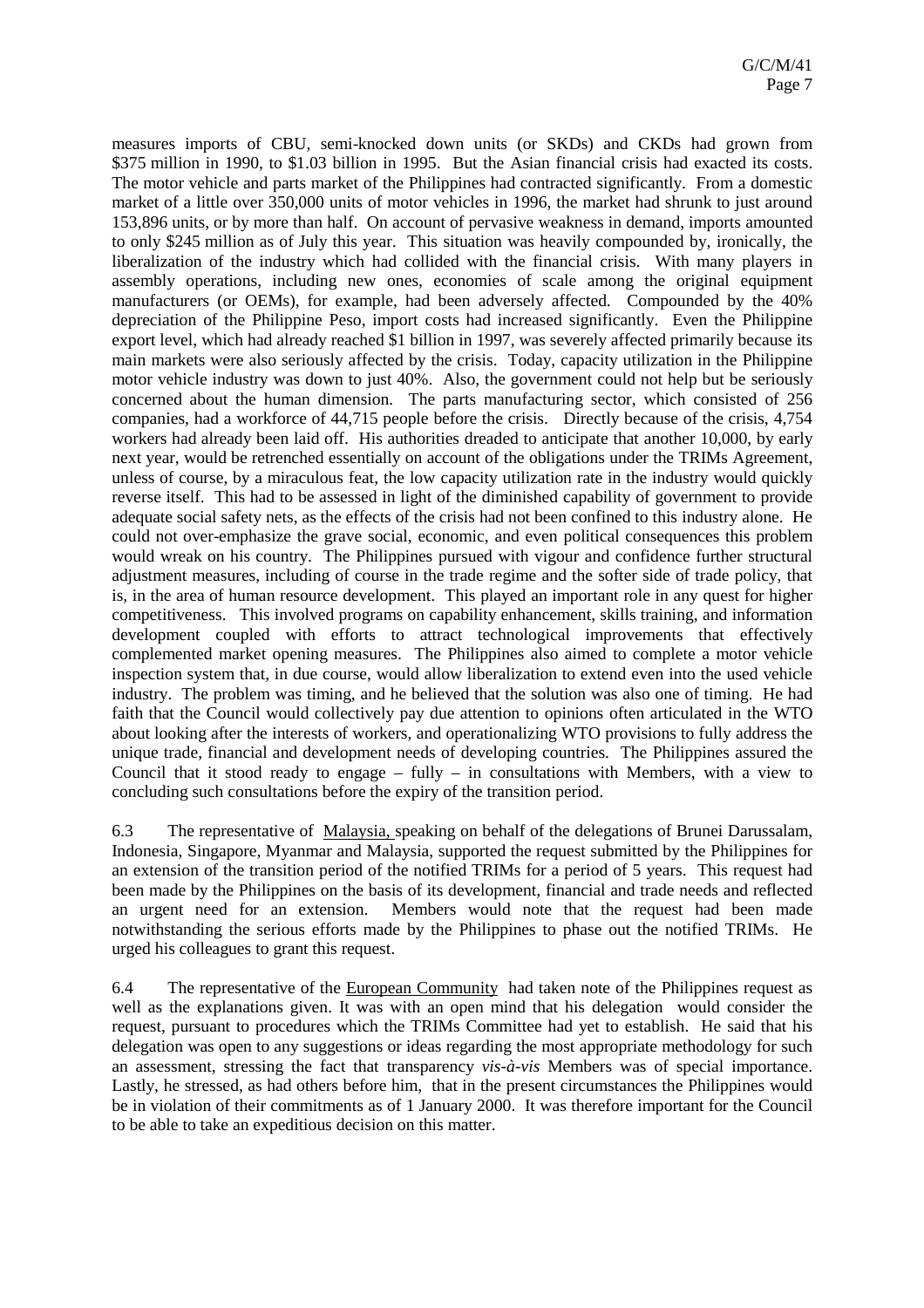6.5 The representative of the United States said that his authorities would study the statement made by the Philippines. He stated that the United States had been asking for information concerning Members' plans for implementation of the TRIMs Agreement for almost two years and that, as had been indicated in recent months in the TRIMs Committee, time was running out. His delegation would give prompt and thorough consideration to this request made by the Philippines on an individual basis. Regarding the most appropriate approach to handle such requests, there were a variety of models within the WTO with differing degrees of formality. At this point in time it was important to bear in mind both time and resource constraints. Preparations for Seattle meant that resources would be very scarce for a time-consuming, formal process and establishing the process itself could easily become an exercise that postponed attention to the real problem at hand. From the point of view of Members requesting additional time to come into compliance, delays in the resolution of the problem until after the deadline would come into effect would place them in a sensitive legal position. He suggested that the Philippines engage in informal consultations with interested Members rather than start a formal process by the TRIMs Committee or the CTG. Members seeking an extension could invite interested delegations, as the Philippines had just done, to meet with them. The requesting party would have the opportunity to explain their situation to those interested parties. This informal group could enter into an immediate exchange of information and negotiation at a pace appropriate to the needs of the Members concerned with a view to resolving the issue as expeditiously as possible. The solution would then be presented to the CTG for approval. He hoped that an informal exchange, limited to interested Members, would promote a frank exchange of information and streamline the negotiation while not tying up the entire TRIMs Committee or the CTG. To conclude, his delegation was not in a position to agree to the Philippine request but looked forward to discussing it with that delegation and other interested Members in the near future.

6.6 The representative of Switzerland said his authorities were studying the Philippines' request. His delegation could join in the informal procedures suggested by the United States but nevertheless wanted to indicate that it had problems with the time-period of the waiver requested, particularly as a five year period of extension would place the Philippines in a better position than least developed countries (LDCs).

6.7 The representative of Hong Kong, China said that as a general principal he believed that each application made under Article 5.3 should be considered on its own merits and handled in a transparent manner. In the interest of consistency across cases, he suggested that whatever generalized criteria were drawn up by the Council to facilitate examination of the Philippines' request, their application should be carried out in a non-discriminatory and transparent manner.

6.8 The representative of Japan said his delegation had repeatedly expressed the view in the TRIMs Committee that the timely elimination of TRIMs was essential and a core factor of the Agreement. On the other hand, the article in question stated that those countries who demonstrated particular difficulties in the elimination of the TRIMs could appeal to the CTG for extension of the transition period. The Philippines was the first country which had explicitly made a request. The request followed exactly what was required in Article 5.3 of the Agreement. The Philippines had explained that they had faced serious economic difficulties in the aftermath of the Asian economic crisis, a situation with which he sympathised. However, the sector for the Philippines had requested an extension was a sector in which Japan had a great interest and it was therefore necessary to look closely at the request. As had been stated by the representatives of the US, the EC and Switzerland, his delegation also wished to consult on this matter with the Philippines expeditiously as the timelimit was approaching.

6.9 The representative of Malaysia , in response to the delegation of Switzerland, wondered how LDCs had come into this question. It was stipulated clearly in Article 5.3 that any consideration of an extension request should be based on the merits of the applicant's trade, financial and development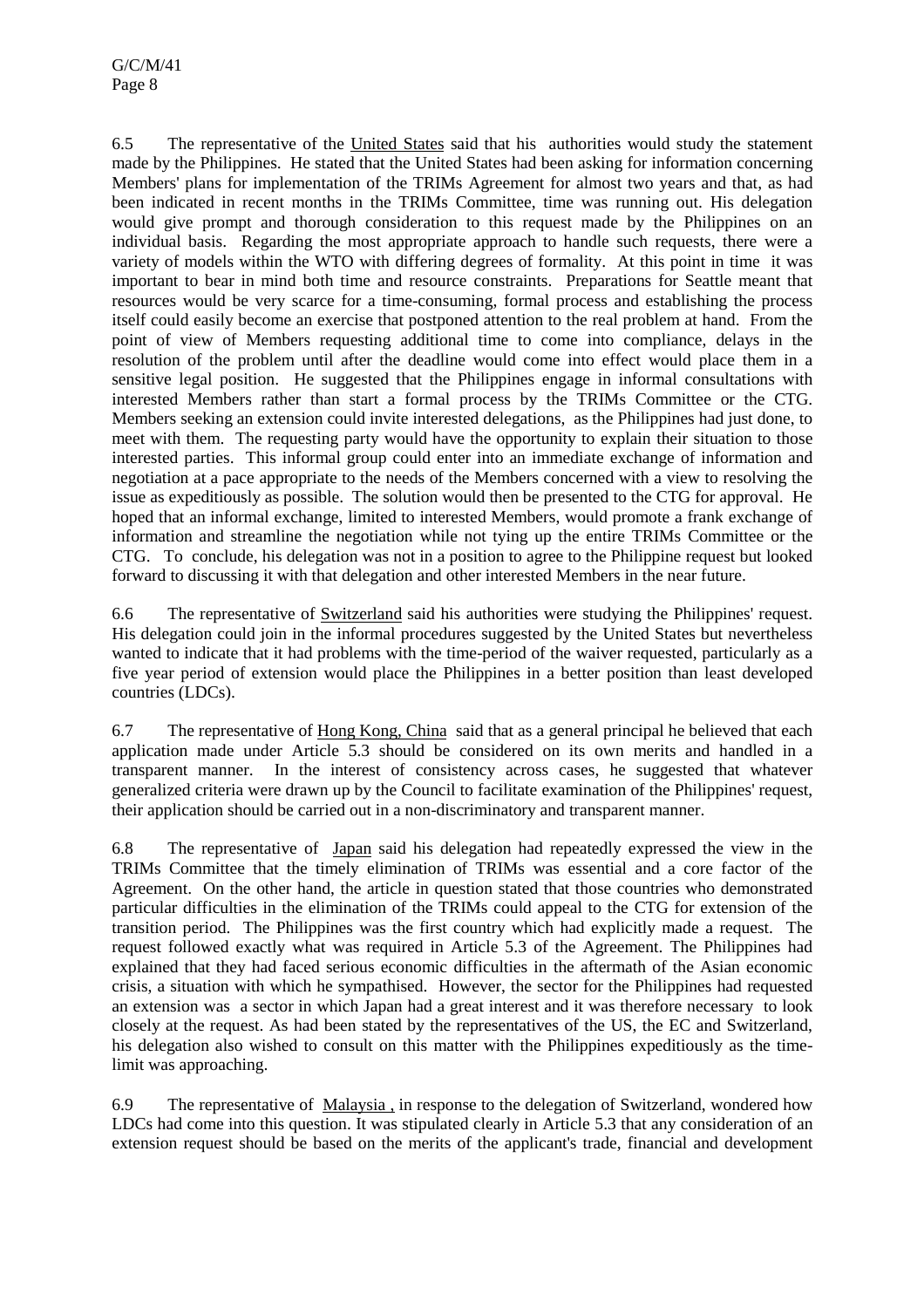needs. The question of the transition period for LDCs should not have any bearing on requests by developing countries and he hoped the Swiss delegation would rethink its position on this question.

6.10 The representative of Canada thought it important that the elimination of TRIMs happened in a timely fashion. That said, Article 5.3 did provide for the request of extensions and he thanked the Philippines for its request and for its transparency in that process. As others had stated before him, his delegation was willing to enter into informal consultations to explore the Philippines' request for an extension of the transition period. It should be clear that this willingness to enter into these discussions was without prejudice to Canada's position within those discussions.

6.11 The representative of Mexico stated that the Philippines request was under study in capital and his authorities looked at it with a great deal of sympathy. Mexico had a substantial interest in that the Philippines notified in due time and in the proper form because Mexico would also be requiring an extension of the original time-period stipulated in the TRIMs Agreement. His authorities had not made such a request because, as had been explained in the relevant body, they hoped that they would not have to do so as they trusted that a solution could be found in Seattle. Mexico had tabled a proposal under the preparatory work for the Ministerial Meeting with this in mind. Commenting on other delegations' views, the representative of Mexico pointed out that he disagreed with the view that after 31 December 1999 Members who had requested the extension of the original period would be in violation of the TRIMs Agreement. He maintained that there would be a legal vacuum because it was not clear who would be at fault if the CTG did not respond to a request. Would the Council be at fault because it had not responded in one way or another to the request made by a Member or would the Member concerned be at fault even if it had submitted the request before the end of the original period. This was another reason why it would be better to solve this issue at Seattle. Secondly, he said that the country requesting an extension was free to hold as many informal, bilateral consultations as it wanted. While every delegation was free to participate, this was not an obligation. If, however, the CTG decided to hold informal consultations mandated by the Members to examine how such requests should be dealt with in the light of Article 5.3 of the TRIMs Agreement, then there was an institutional obligation for the consultations to be open-ended. The representative of Korea said that his delegation intended to participate in formal or informal consultations on this matter in the future.

6.12 The representative of India stated that she had conveyed the request to her capital and was awaiting instructions. India had emphasized on numerous occasions that it was important for Members to assess whether the TRIMs Agreement had helped build up strong developing country enterprises that were able to compete in the world markets for all goods and services. India had much sympathy for the request of the Philippines. She addressed two systemic concerns: first, she agreed fully with the statement of Malaysia as regards transition periods under TRIMs for developing countries in comparison to least developed countries; secondly as regards the US idea that the informal consultations that it had proposed to the Philippines should limited to a few delegations, her delegation believed that in the absence of well-established track records on granting extensions, it was even more important that the consultations were held in a fully open and transparent manner.

6.13 The representative of Argentina said that like other delegations his authorities were looking at the request with sympathy. He thought that an extension for developing countries should be virtually automatic and he would cooperate with the delegate of the Philippines to find a solution. His delegation also did not understand what had been said by Switzerland concerning the difference between developing countries and least developed countries as far as transition periods were concerned. The question of the extension of the transition period for TRIMs was also being discussed in other fora in the WTO, including the General Council as part of the preparatory process of Seattle and he endorsed in this respect the statement of the Mexican delegation. As India had said, consultations should be open to all Members and should be transparent.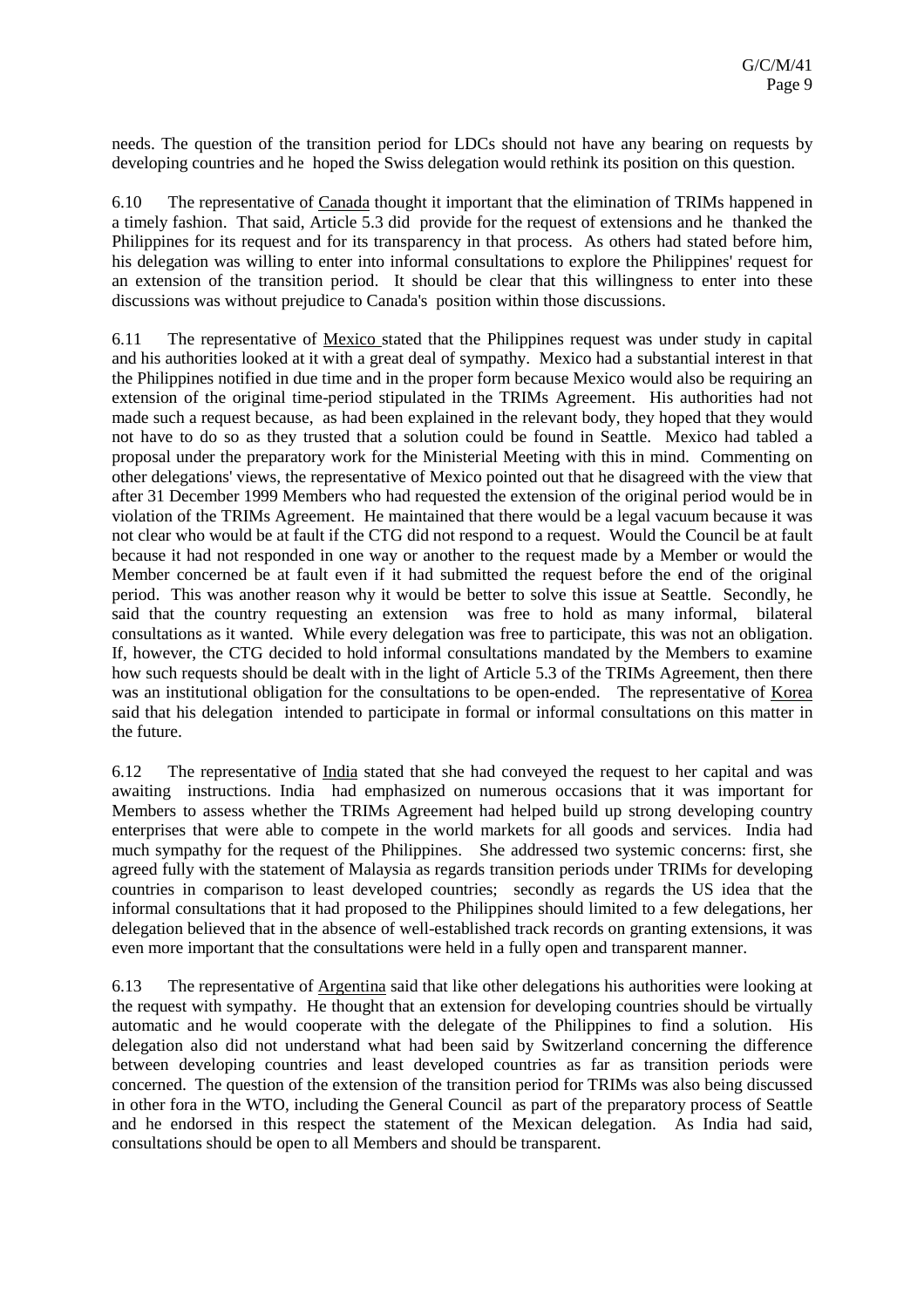6.14 The representative of the United States reiterated his position that if TRIMs, which had been notified by 31 March 1995, had not been eliminated by 1 January 2000, countries which continued to use those TRIMs would be in violation of the Agreement. His delegation was firmly opposed to any suggestion of a blanket extension of the transition period. The Council was discussing individual extensions and in this regard the Philippines had taken the proper course.

6.15 The representative of Brazil said his authorities were evaluating the option of requesting an extension. The Brazilian position concerning this issue was well known: that there should be a level playing field among developing countries in what concerning TRIMs.

6.16 The Chairman said that it was important to give proper attention to the request from the Philippines delegation and to take note of the statements made on the subject. He proposed two elements in order to proceed: it would be constructive for the Philippines to enter into a dialogue with other interested delegations, to exchange information and perhaps even negotiate with some with a view to assisting in the presentation of a solution for approval by the CTG. At the same time the CTG had a responsibility to carry out consultations; he therefore asked for a mandate from the Council to hold informal consultations on this request at an appropriate time. In summary he proposed that the Council take note of the comments made, that it welcome any informal consultations that the Philippines might wish to engage in and finally that it mandate the Chair to arrange informal consultations at an appropriate time on this request.

6.17 The representative of the Philippines agreed to the modalities that had been proposed and invited delegations to get in touch with his delegation. As concerned the legal obligations of the Philippines posed by the 31 December 1999 deadline he hoped that the Council could come to an early conclusion on this request preferably before 31 December.

6.18 The Chairman enquired whether his suggested approach was agreeable to the Council.

It was so agreed.

## **7. Review of the Operation of the TRIMs Agreement**

7.1 In quoting from Article 9 of the TRIMs agreement, the Chairman said that: "Not later than five years after the date of entry into force of the WTO Agreement, the Council for Trade in Goods shall review the operation of this Agreement and, as appropriate, propose to the Ministerial Conference amendments to its text. In the course of this review, the Council for Trade in Goods shall consider whether the Agreement should be complemented with provisions on investment policy and competition policy." He understood that in previous informal discussions in the TRIMs Committee the view had been expressed that, in order to meet the deadline stipulated in Article 9, this review should be launched before the end of 1999. He recalled that at the last meeting of the Council he had indicated that this matter would be placed on the agenda of this meeting.

7.2 The representative of the European Community felt it was necessary to take into account recent developments in the General Council discussions on the TRIMs Agreement and suggested awaiting the results of the Seattle Ministerial meeting in this regard. The representative of Hong Kong, China said he welcomed all options and deliberations on the question of how to proceed in this question, keeping in mind how the benefits of foreign and direct investment could be enhanced for developing country Members. On the other hand with the increasing globalization of production and growth in the share of intra-firm trade, it was necessary to address the implications of the interaction between trade and investment, including a review of other elements which could affect such interaction such as investment incentives, export requirements and restrictions on FDI etc. Apart from the TRIMs review there existed other possible multinational rules - for example the GATS where further investment liberalization could be pursued.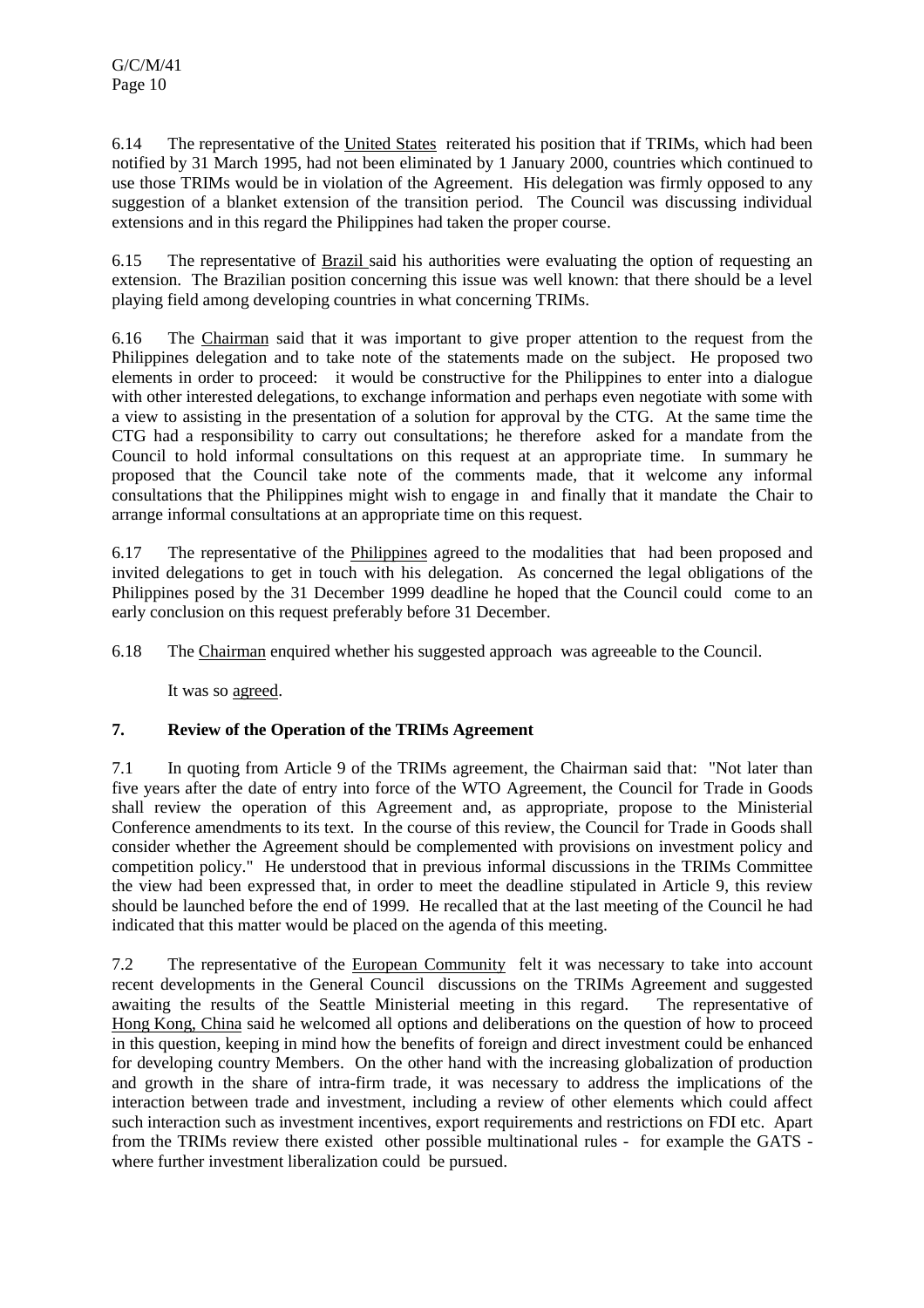7.3 The representative of Japan recalled that the review was to cover both the operation of the Agreement as it stood as well as consideration of whether provisions on investment and competition policy should be incorporated. These issues pertaining to the TRIMs Agreement review process were related to the Seattle Ministerial process and he agreed with the view stated by the EC.

7.4 The representative of Mexico agreed that both preparations for the Ministerial Conference and the process imposed upon Members by Article 9 had to be taken into account. He suggested that a useful way to proceed would be to start the review process at this meeting and then the Chairman could hold informal consultations with Members no earlier than the 3 December 1999 which should allow Members time to clear up any uncertainties.

7.5 The representative of the Philippines agreed with Japan and Mexico. The representative of Canada suggested that a good starting-point would be to simply conduct a factual review at this stage leading to a factual report. As regards the other issues under discussion, he concurred that they should be left to the future. The representative of the United States also favoured an approach of waiting to see what happened in Seattle. The representative of Switzerland had previously expressed support for the review of the operation of the TRIMS Agreement starting before the end of 1999 and endorsed the approach that was emerging. The representative of **Brazil** sought clarification as to how the process would work in practice.

7.6 The Chairman noted that through the meeting the CTG had met its responsibility of formally launching the review before the end of the year. He said that all comments were noted and observations that had been made including those about related events and circumstances and he proposed that in the light of the observations the CTG should revert to the matter at its first meeting the year 2000. It was so agreed.

## **8. Consideration of Annual Reports of Subsidiary Bodies of the Council for Trade in Goods**

8.1 The Chairman said that pursuant to the "Procedures for an annual overview of WTO Activities and for reporting under the WTO" (WT/L/105) which were adopted by the General Council on 15 November 1995, all bodies constituted under agreements in Annex 1A of the WTO Agreement are required to submit annually a factual report to the Council for Trade in Goods, and the Council was to take note of these reports

8.2 The Council agreed to take note of the following reports (without discussion): Committee on Agriculture (contained in document G/L/322); Committee on Customs Valuation (G/L/323); Committee on Market Access (G/L/331); Committee on Rules of Origin (G/L/326); Committee on Sanitary and Phytosanitary Measures (G/L/315); Committee on Technical Barriers to Trade (G/L/327); Independent Entity of the Preshipment Inspection Agreement (G/L/330); Committee on Trade-Related Investment Measures (G/L/319); Committee of Participants on the Expansion of Trade in Information Technology Products (G/L/332). In the following cases the Council took note of draft or interim reports: Committee on Import Licensing (G/LIC/W/12); Working Party on State Trading Enterprises (G/STR/W/36); Committee on Anti-Dumping Practices(informal document with job No. 5970); Committee on Safeguards (job No. 5969); Committee on Subsidies and Countervailing Measures (job No. 5972).

8.3 The Council also agreed to take note of the report of the Textiles Monitoring Body (G/L/318). The representative of India noted that the report contained a reference to the TMB's consideration of a new restriction by the US against certain imports from Turkey. She said that the issue was considered on a number of occasions and that there had been a delay in notifying this restriction. While her delegation welcomed the decision of the TMB to take up this matter and review it as a positive development, she hoped that the examination of the measure could be expedited.